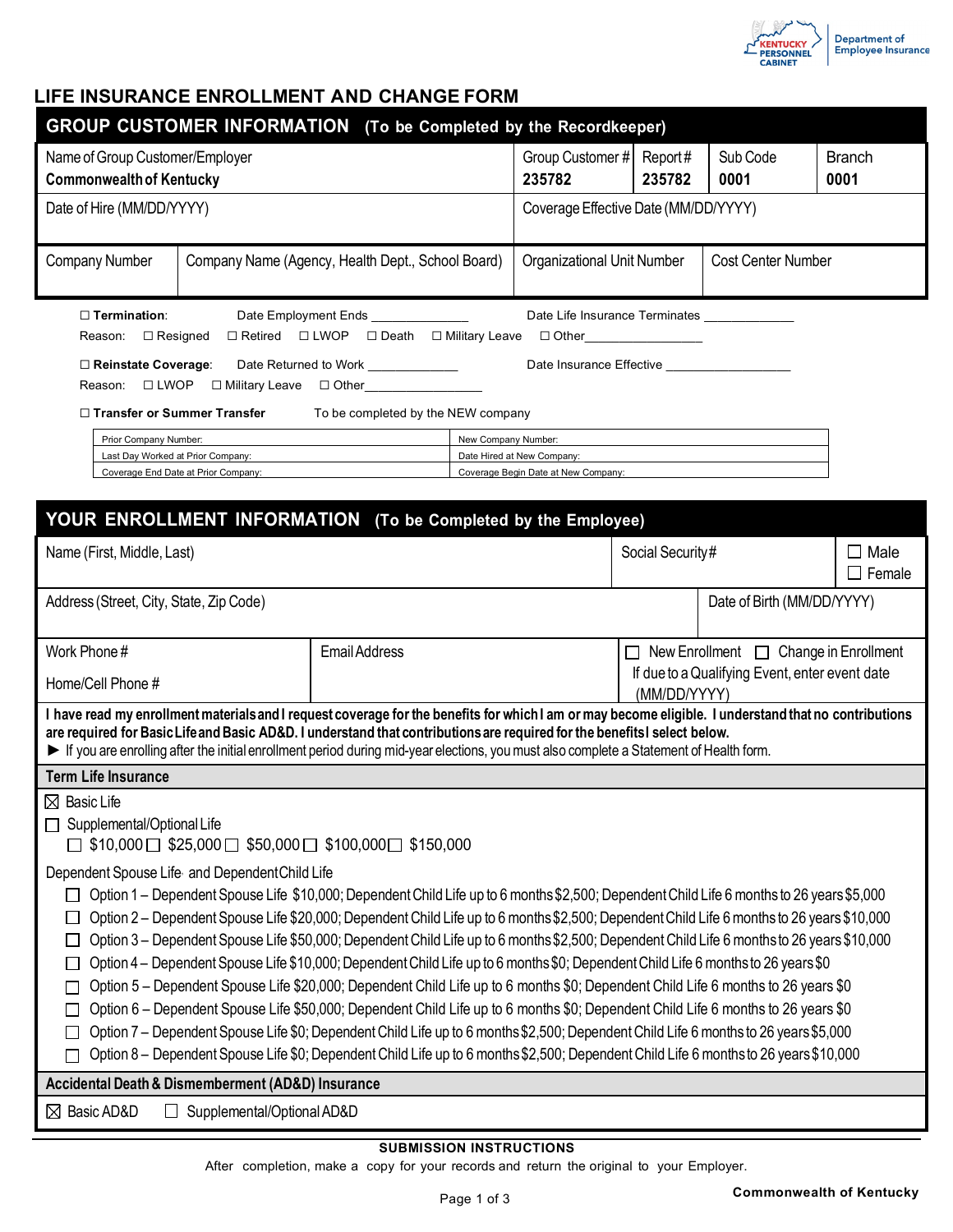

## **FRAUD WARNINGS**

Before signing this enrollment form, please read the warning forthe state where you reside and for the state where the contract under which you areapplying for coveragewasissued.

**Alabama, Arkansas, District of Columbia, Louisiana, Massachusetts, New Mexico, Ohio, Rhode Island and West Virginia:** Any person who knowingly presents a false or fraudulent claim for payment of a loss or benefit or knowingly presents false information in an application for insurance is guiltyof a crime and maybesubject tofines and confinement inprison.

**Colorado**: It is unlawfulto knowingly provide false, incomplete or misleading facts or informationto an insurance company forthe purpose of defrauding or attempting to defraud the company. Penalties may include imprisonment, fines, denial of insurance and civil damages. Any insurance company or agent ofan insurance company who knowingly provides false, incomplete, or misleading facts or information to a policyholder or claimant for the purpose of defrauding or attempting to defraud the policyholder or claimant with regardto a settlement or award payable frominsurance proceeds shall be reported to theColorado Division of Insurance within the Department of Regulatory Agencies to the extent required by applicable law.

**Florida**: Any person who knowingly and with intent to injure, defraud or deceive any insurance company files a statement of claim or an applicationcontaining any false, incomplete or misleading information is guilty of a felony of the third degree.

**Kansas and Oregon**: Any person who knowingly presents a materially false statement in an application for insurance may be guilty of a criminal offenseand maybe subject to penaltiesunder state law.

**Kentucky**: Any person who knowingly and with intent to defraud any insurance company or otherperson files an application for insurance containingany materially false information or conceals, for the purpose of misleading, information concerning any fact material thereto commits a fraudulent insurance act, which is a crime.

Maine, Tennessee and Washington: It is a crime to knowingly providefalse, incomplete or misleading information to an insurance company for the **purpose ofdefraudingthe company. Penalties may include imprisonment, fines or a denial of insurance benefits.**

**Maryland**: Any person who knowingly or willfully presents a false or fraudulent claim for payment of a loss or benefit or who knowingly or willfully presentsfalse information in an application for insurance is guilty of a crime and may be subject to fines and confinement in prison.

**New Jersey**: Any personwho files an application containing any false or misleading information is subject to criminal and civil penalties.

**New York** (only applies to Accident and Health Insurance): Any person who knowingly and with intent to defraudany insurance company or other personfiles an application for insurance or statement of claim containing any materially false information, or conceals for the purpose of misleading, information concerning any fact materialthereto, commits a fraudulent insurance act, which is a crime, and shall also be subject to a civil penalty not to exceed five thousanddollars and the stated value of the claim for each such violation.

**Oklahoma:** WARNING: Any person who knowingly, and with intent to injure, defraud or deceive any insurer, makes any claim for the proceeds of aninsurance policy containing any false, incomplete or misleading information is guilty of a felony.

**Puerto Rico:** Any person who knowingly and with the intention to defraud includes false informationin an application for insurance or files, assists or abets in the filing of a fraudulent claim to obtain payment of a loss or other benefit, or files more than one claim for the same loss or damage, commits a felony andif found guilty shall be punished for each violation with a fine of no less than five thousand dollars (\$5,000), not to exceed ten thousanddollars (\$10,000); or imprisoned for a fixed term of three (3) years, or both. If aggravating circumstances exist, the fixed jail term may be increased to a maximum of five (5) years; and if mitigating circumstances are present,the jail term may be reduced to a minimum of two (2) years.

**Vermont:** Any person who knowingly presents a false statement in an application for insurance may be guilty of a criminal offense and subject to penalties under state law.

**Virginia:** Any person who, with the intent to defraud or knowing that he is facilitating a fraud against an insurer, submits an application or file s a claimcontaining a false or deceptive statement mayhave violatedthe state law.

**Pennsylvania and all other states:** Any person who knowingly and with intent to defraudany insurance company or other person files an application for insurance or statement of claim containing any materially false information, or conceals for the purpose of misleading, information concerning any fact material thereto commits a fraudulent insurance act, which is a crime and subjects such person to criminal and civil penalties.